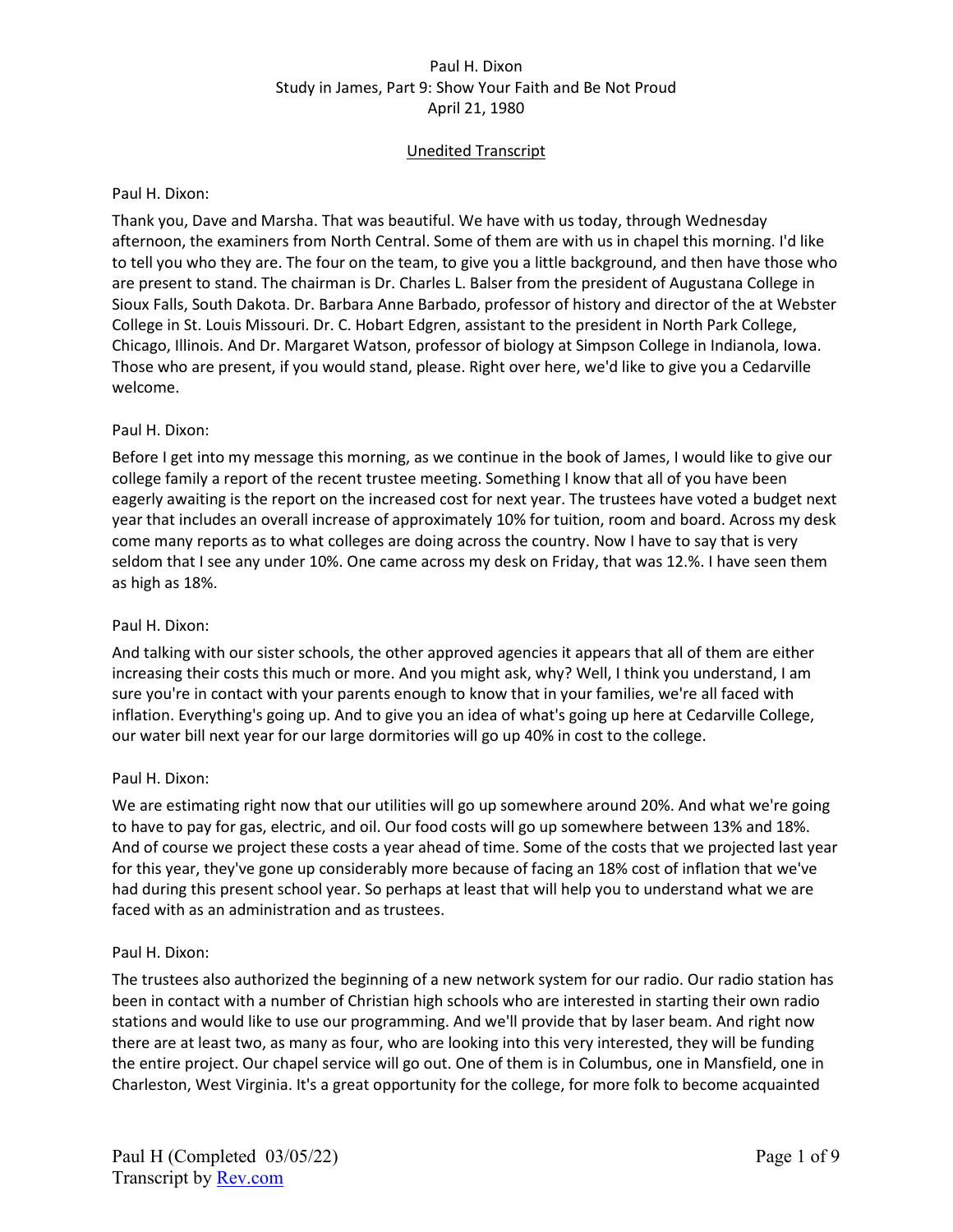with what we're doing at no additional cost to our own operation. They would pay all of those costs. So that's exciting.

## Paul H. Dixon:

There's a desire of the trustees to continue meeting with students in select groups. We started this this year. We found it to be very profitable. The trustees have found it profitable and enjoyable. They plan to continue the same. There was an approval of the planning effort that has gone on to this point. As you know, we have the administrators, faculty, staff, and student leaders involved in a planning effort for the next decade, for this decade of the '80s. And we presented our findings to the trustees. And they encouraged us to continue this. We hope to give them some specifics at the June meeting. So this will take the form of a case statement for the '80s that can be prepared this summer and into the early fall and be released hopefully around homecoming or at least by the end of the year.

## Paul H. Dixon:

They also authorized that we begin the drawings for the remodeling of the student center gymnasium. Of course, that will then become just the student center, and provide for our dining facility. I know you're excited about that as we realize that that could be just around the corner, and Lord willing, we hope to at least be able to move in there and have the dining hall facility by the fall. They also authorized the beginning of the construction of a third dormitory that will house 64 students, to take care of at least some of those who are making application for next year. That should be started somewhere within the next week to 10 days.

#### Paul H. Dixon:

I'd like to just share something won't be finished by then, but started. I'd like to address myself to two areas that have concerned me. One, again, it seems like every spring we enjoy this weather so much and many people comment about our lovely grounds and few freshmen. You haven't seen anything yet. Just wait until our staff gets out there and puts in all the flowers and everything starts to bud. It's going to be something beyond what you can imagine around here in a few weeks. But please stay off the lawn. It's green, it's beautiful. And I would appreciate it. And I know that the rest of our staff would, who work in landscaping, if you would not cut the corners, stay on the sidewalk. The only permission I will give you to walk out into the lawn is if you see a dandelion out there, I can't stand them. Walk out and pick it. You can pick the dandelions, but please help us with that.

#### Paul H. Dixon:

And then I have heard, by various ways, the concerns that some of you have shared regarding the food service. I would like to just kind of put everything in perspective, if I may. First of all, I would like to assure you that the trustees and the administration, we're vitally concerned about the food service, about how you're fed, the quality of it, the quantity of it.

#### Paul H. Dixon:

In fact, I received a letter from someone just last week who had been here four years, and commented about how great the food had been in the last year and a half or so, and saying, we don't want that to change. We don't want that to change either, but you must understand that a year and a half ago, the trustee said, let's turn it around. Let's put the money into it. Let's put the energy into it, let's work at it and turn that food service around. And we have seen that take place. And we're grateful for Steve Dyker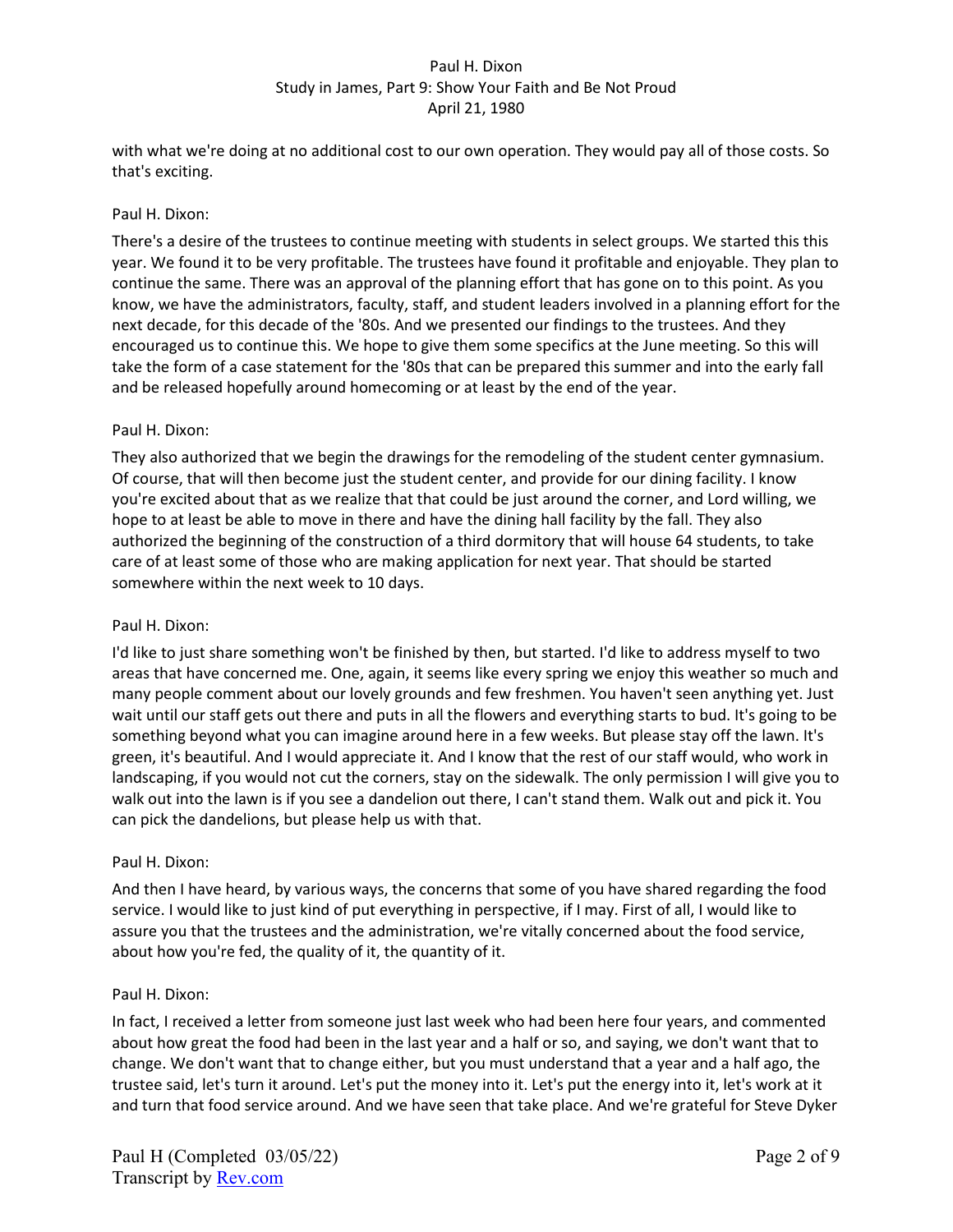and all who've had a part in that. And we're continuing to study this. We don't ever want to be satisfied. We don't ever want to stop studying everything around here. And we are making a study right now as to what should be the future of our food service.

## Paul H. Dixon:

But I also want you to know that you can trust us, that we're concerned for you. And a decision has not been made as yet. We are still looking into it. We're looking at outside services, we're looking at our own service. We're interested in what you think. And we will be working through the student senate to get information to you and for you to get information to us. So I wanted to assure you of that as well.

## Paul H. Dixon:

Some notes of prayer, please pray for Dr. John R. Rice, Dr. Rice office called me last week and he's had another heart attack. Dr. Rice is 84 years of age. They're not sure that he'll be able to get out and speak anymore. And I know he's been here in chapel, and many of you have been greatly blessed from books and from the sort of the Lord. And I like to encourage you to pray for Dr. Rice.

## Paul H. Dixon:

I was mindful also of praying for our missionaries in Liberia. Yesterday morning I was driving along, preaching in Columbus. It was a beautiful morning to drive, and I was thanking the Lord. I got up excited about the day God had given. And I don't know about you, but I just loved Saturday. Hey, to be able to get out there. And we worked out in the yard for quite a while. And then Scott and I were able to get out and get in 17 holes of golf.

#### Paul H. Dixon:

Say 17? Right. We didn't have time to get in 18. We had to get back. Mrs. Dixon was waiting on me to wash the windows and put in the screens. So I had to skip number 18, and that was worth it. We got the screens in and washed the windows. Just a beautiful day. And yesterday the same way. I'm all excited. Opportunity presenting the gospel yesterday morning. And then it suddenly hit me. What it must have been like in Liberia yesterday for all of our brethren. You realize we have many missionaries in Liberia, that that president who was murdered and his son who was beheaded, was a professing Christian, who was a friend of the cause of Christ. And who was a friend of the United States of America. We ought to pray for Liberia as well as many other countries in these troubled times. And just continue to hold these folk up before the Lord. So put them on your prayer list.

#### Paul H. Dixon:

Take your Bibles and turn with me to the book of James chapter four. Would you please? We started out last quarter in this book, working our way through it. The title of the book, show your faith. A practical challenge of demonstrating our faith in Jesus Christ. Chapter one, show your faith in the warfare, in the midst of the trials of life. Your faith should come through loud and clear. And chapter two, show your faith by your works. In chapter three, show your faith by your words. And in chapter four, show your faith and be not worldly.

Paul H. Dixon: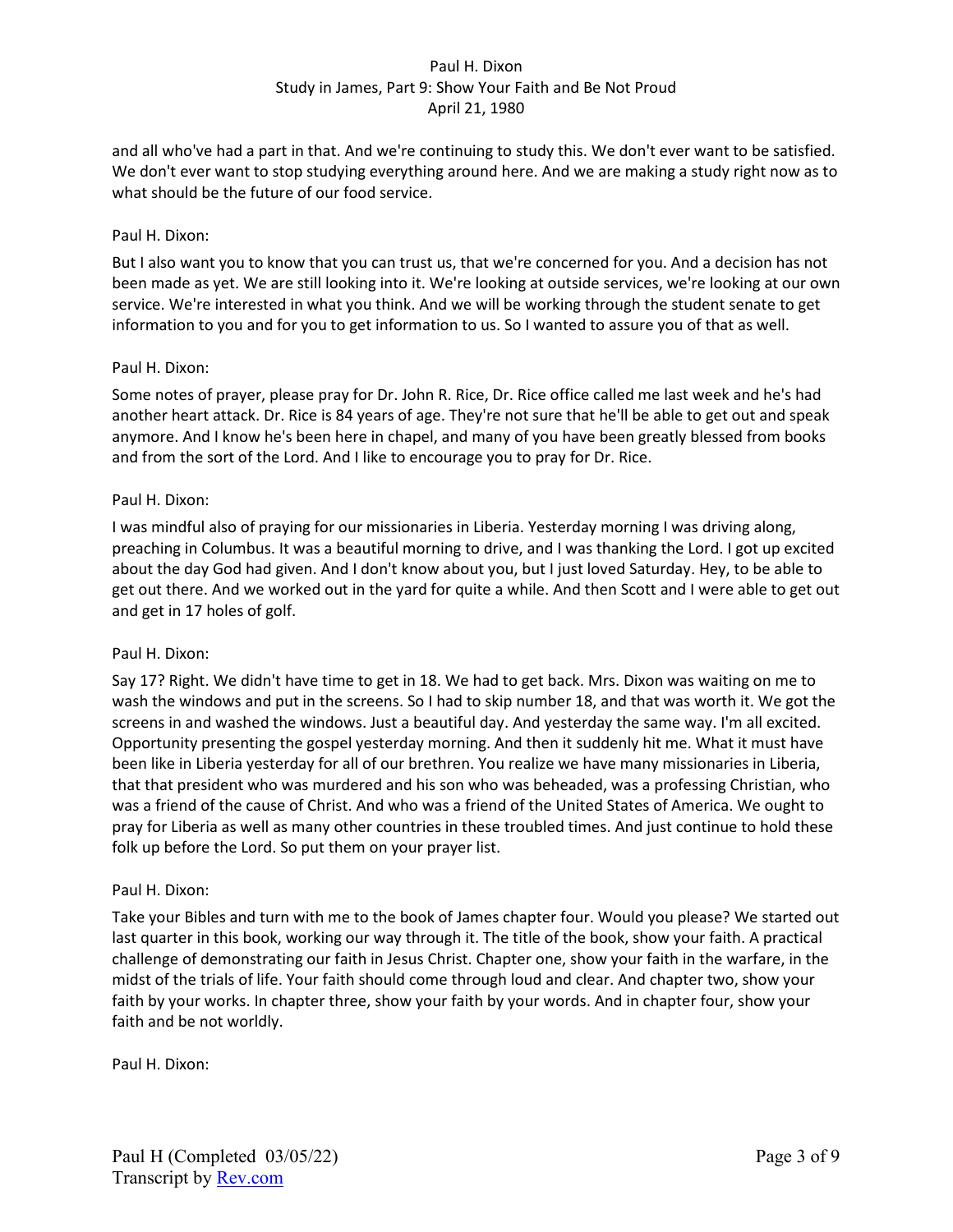And as we entered into chapter four, in our last session, we noted their problem. And as we read through this portion of scripture, we saw that their problem had to do, first of all, with the flesh, secondly, with the world, and thirdly with the devil. And the same problems the people faced, the Christians faced in that day, we face today. We contend with the flesh, the world, and the devil.

## Paul H. Dixon:

Now, today, we want to look at their pride. We've looked at their problem. Now let's look at their pride as we go through the rest of the chapter. Let's start with verse six, "But he giveth more grace. Wherefore he saith, God resisteth the proud, but giveth grace unto the humble. Submit yourselves therefore to God. Resist the devil, and he will flee from you. Draw nigh to God, and he will draw nigh to you. Cleanse your hands, ye sinners; and purify your hearts, ye double minded. Be afflicted, and mourn, and weep: let your laughter be turned to mourning, and your joy to heaviness. Humble yourselves in the sight of the Lord, and he shall lift you up. And he shall lift you up."

## Paul H. Dixon:

It appears to me that pride surfaces in three ways in the conclusion of chapter four. The portion we just read, I believe we see pride manifesting itself in a contempt for God. We will note that in verses 10 through 12, we see pride as it shows its head in a criticism of others. And then in conclusion, in verses 13 through 17, we see pride as it manifests itself in a confidence in self. But let's first of all, think of pride as a contempt for God.

## Paul H. Dixon:

When we think about the chapter devoting itself to the theme of world limits, show your faith and be not worldly. Worldliness and pride are Siamese twins. They go together. And as James speaks to this subject, I am mindful of how pride was the downfall of Satan. As we would study Isaiah 14 and Ezekiel 28, that's why God judged Satan and threw him out of heaven. And as we read the record, we see pride as it runs its way, all the way through scripture. Pride is a problem we constantly contend with.

#### Paul H. Dixon:

And it's interesting what James has to say about it. James says that we would not have the problem with pride, and Satan would not have his foothold in our lives if we exercise the proper humility, and the proper relationship to God. When we are prideful, we show a contempt for God. Did you ever notice that whenever we start talking about humility and pride, we do come back to the devil. Keep a finger in James and turn over to 1st Peter chapter five. Here's humility in verse six. It sounds so much like what James called to our attention, "Humble yourselves therefore under the mighty hand of God, that he may exalt you in due time." 1st Peter 5:7, "Casting all your care upon him; for he careth for you. Be sober, be vigilant; because your adversary the devil, as a roaring lion, walketh about, seeking whom he may devour." Peter calls for humility. So we can overcome Satan as he would devour us. James calls for humility so we can overcome Satan and that pride that would come as we would follow in his steps.

#### Paul H. Dixon:

I think it's interesting that James not only calls for humility, he calls for holiness. He says humble yourselves, but he also says cleanse yourselves. Verse eight, "Cleanse your hands, ye sinners; and purify your hearts, ye double minded." Have you noted as we've worked our way through James, how we picked up different themes. We've picked up the theme of the tongue, and we'll get it again in chapter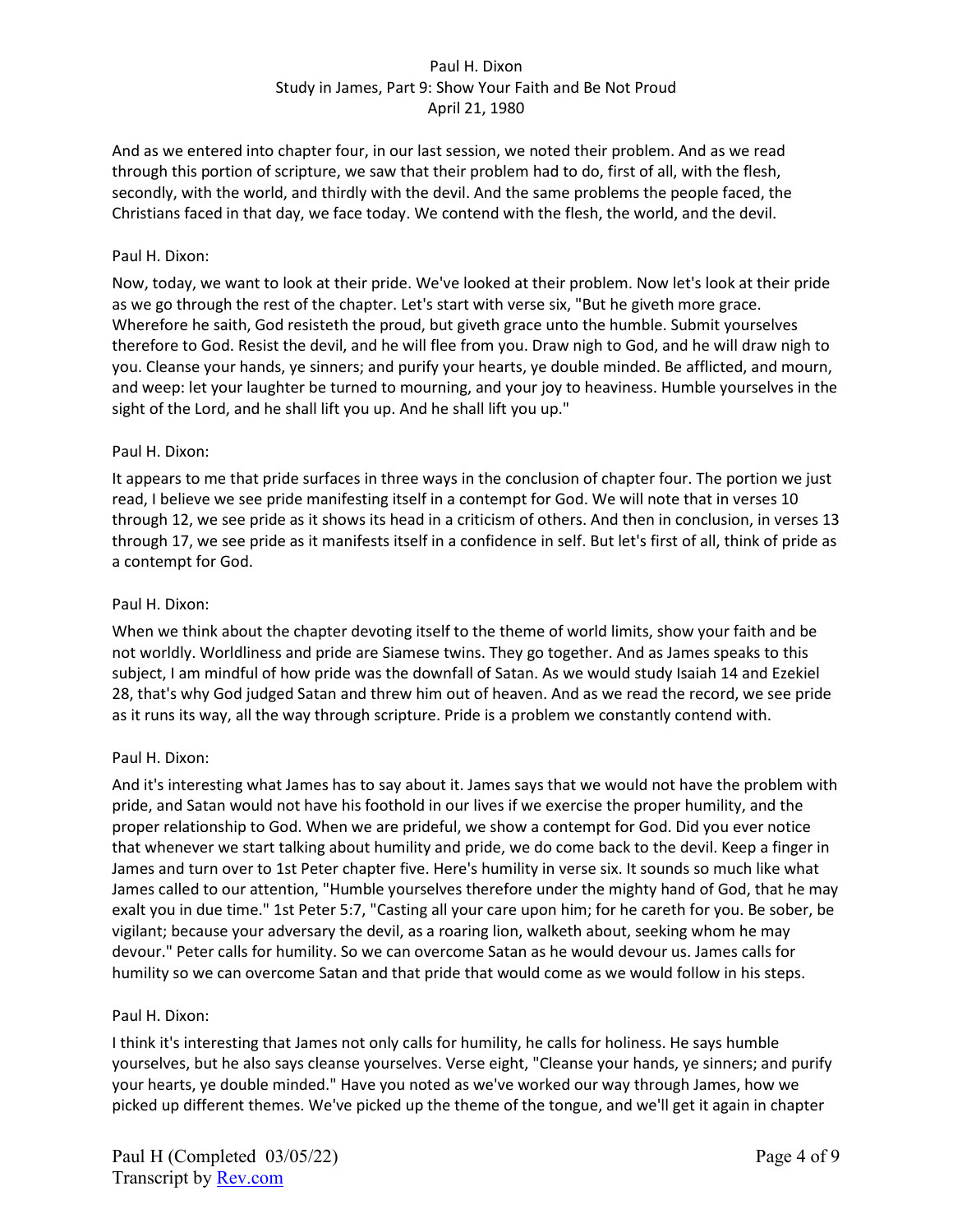four, of the theme of riches that runs all the way through and he will come on heavy with that emphasis in chapter five. The matter of double mindedness here it is again. Ye double minded.

## Paul H. Dixon:

Now there is a verse in the songs that I'm sure James had in mind when he talked about clean hands and pure heart, and it's been such a blessing to me, I did memorize it and I don't know whether you've done so, but I think you should. At least underline it for future memory. Work a finger in James four, and Psalm 24.

## Paul H. Dixon:

Psalm 24:4, "He that hath clean hands, and a pure heart; who hath not lifted up his soul unto vanity, nor sworn deceitfully.5 He shall receive the blessing from the Lord, and righteousness from the God of his salvation." The importance of what we think, what we are, and how we act, clean hands and a pure heart. And you'll also notice that it's a broken heart, because he says in verse nine, "Be afflicted, and mourn, and weep: let your laughter be turned to mourning, and your joy to heaviness."

## Paul H. Dixon:

The Christian life begins with repentance. It begins with sorrow over sin. It begins with mourning. And there is much joy in the Christian life. But many times, if we are full of pride, we no longer have the broken heart over anything. And as I search the scripture, I find that our God is continually pleased when we have a sensitivity to sin. When we have a sensitivity to him, when we are broken over the needs of a world that is around us. And I believe that when we practice what James is saying here, we can defeat pride.

#### Paul H. Dixon:

It's interesting that James said in verse seven, resist the devil, because if you don't, in verse six, God will resist you. God resisted the proud. God will hold us at arms length if we do not do the same to the devil. Oh, but you say, brother Dixon, I can't do this. I'm too weak. I know what my shortcomings are. I'll confess to you, I can't either. And I come back to something James said, and he seemingly does this. Every time he gives us a challenge, what does he say? Verse six. But he giveth more grace. That's our only solution. That's all the help we have. But all what hell, weak as we are, casting ourselves upon the grace of God for his enablement. So pride reveals itself in a contempt for God. We must defeat that pride through humility and holiness, holiness, submitting ourselves to God, drawing nigh to God. But it also rears its ugly head in another manner. And that is a criticism for others.

#### Paul H. Dixon:

Verse 11, "Speak not evil one of another, brethren. He that speaketh evil of his brother, and judgeth his brother, speaketh evil of the law, and judgeth the law: but if thou judge the law, thou art not a doer of the law, but a judge.12 There is one lawgiver, who is able to save and to destroy: who art thou that judgest another?"

## Paul H. Dixon:

Now please understand, James is not saying, nor is Matthew seven saying that we never exercise judgment. We have appointed people in places of authority who must make decisions as judges. We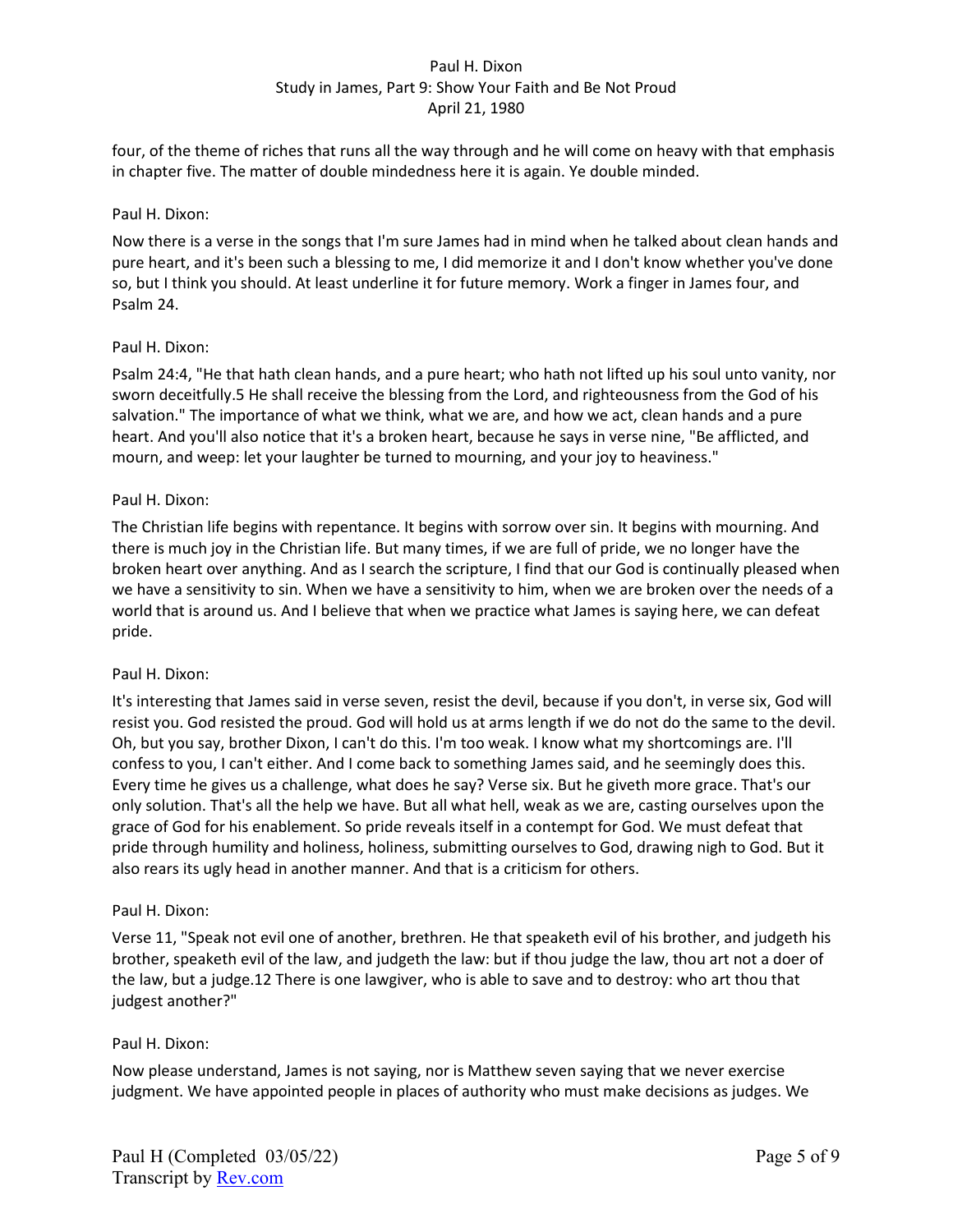have people in places of authority over us who must make judgemental decisions. Parents, people in authority on jobs at an institution like this, elsewhere. James is not saying that we should not exercise critical thinking.

## Paul H. Dixon:

Some have come to my office and we've discussed this matter. When we talk about criticism, does that mean we should not be critical thinkers? I don't know. I challenge you to think through what I say this morning. These were more noble in [inaudible 00:21:15] in that they received the word with all readiness of mind and search the scripture whether those things were so. If you're going to be a good student and a good Bible student, you must not just take something at face down, you go home, open your Bible and dig it out. That's what the word of God teaches. See if what the speaker has said will hold up under the searchlight of God's word as he continue to search it out.

#### Paul H. Dixon:

But James is talking about a harsh criticism. James is talking about the kind of back biting, tail bearing, mouthing, putting down carelessly of people. Pastor [inaudible 00:21:55] did such a capable job of dealing with this. Making decisions before we have all the facts. Drawing conclusions before all the facts are in. So easy for all of us to be guilty of that. A couple of the faculty members have said to me, it's unbelievable how much we've heard on the tongue this year. Not only as you've preached in James, but other speakers common. They want to preach from James and pastor [inaudible 00:22:32] comes, and he wants to speak on the tongue in the mornings. And you begin to get the idea that God must be trying to tell us something.

#### Paul H. Dixon:

Well, I don't know about you, but he has been me, because I need it. Maybe you don't need it. But I do, because this is one of the biggest problems that I have. And I'm so glad that James is so forthright. And he says, you shouldn't do this. And he gives some reasons why. He says you shouldn't do it because we are brethren. We shouldn't be doing this of other people who are not brethren, but what about the brethren? And you notice the emphasis, verse 11, brethren, brother, brother, the emphasis there. We're part of a family. You don't do that in a family. We also become judges of the Royal, all, James says, what is the Royal, all thou shall love the Lord thy God with all thy heart, with all thy soul, with all thy strength, with all thy mind. Thou shall love thy neighbor as thy self. We violate that when we become critical.

#### Paul H. Dixon:

Number three, he says, you shouldn't do it because God is the judge. Just leave that to him. Number four, he says, you shouldn't do it because after all, who are you? Who do you think you are? Who are you to judge? There is one law giver who's able to save and to destroy. Who are thou that judgest another?

#### Paul H. Dixon:

And then there's a third way that pride would surface. Number one, and a contempt for God. Number two, and a criticism for others. Number three, and a confidence in self, verses 13 through 17. "Go to now, ye that say, To day or to morrow we will go into such a city, and continue there a year, and buy and sell, and get gain: Whereas ye know not what shall be on the morrow. For what is your life? It is even a vapour, that appeareth for a little time, and then vanisheth away. For that ye ought to say, If the Lord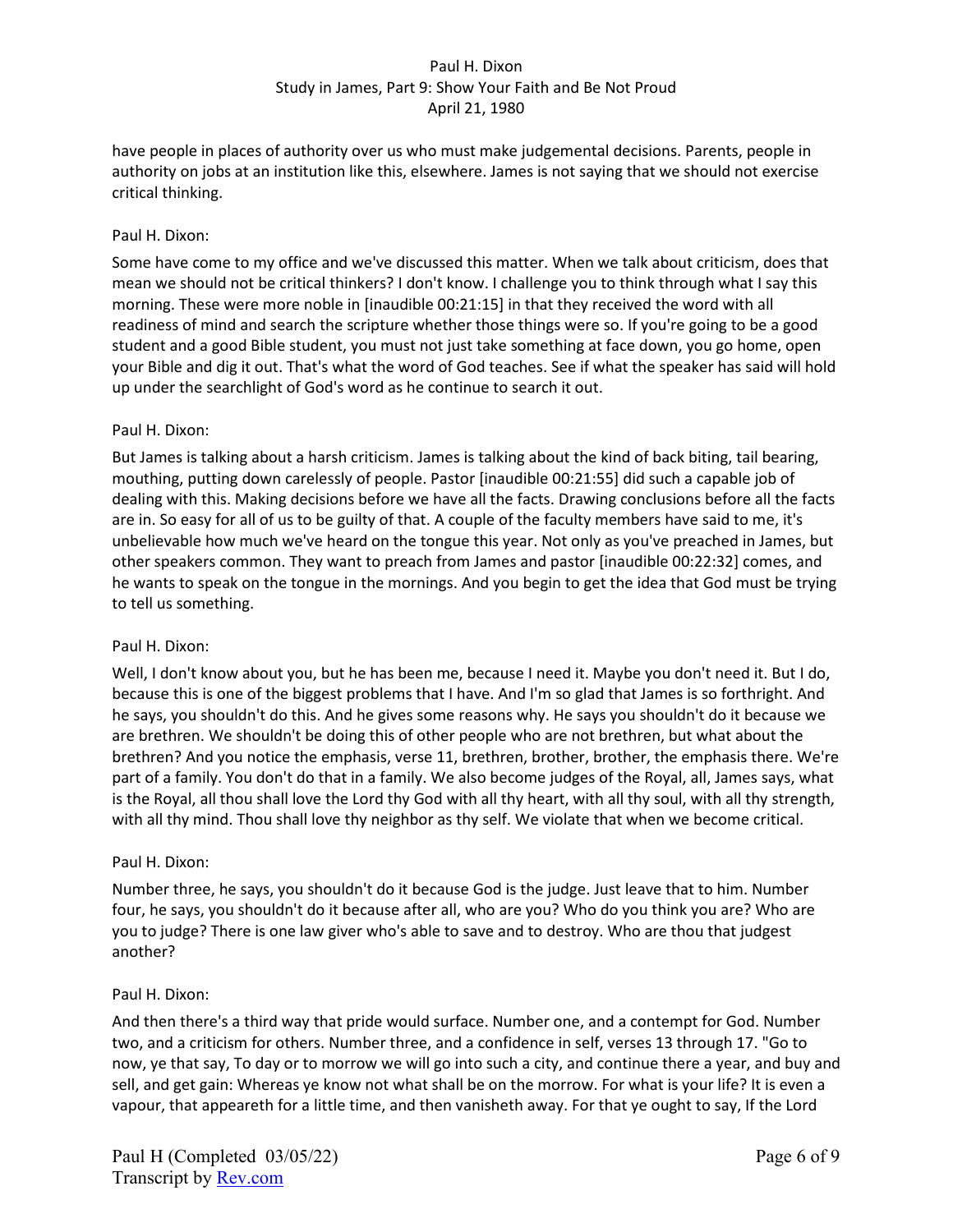will, we shall live, and do this, or that. But now ye rejoice in your boastings." Interesting word for boasting there. It's the Greek word for quackery. You rejoice in your quackery, your false claims that you really cannot support. "All such rejoicing is evil." It's vain. It's prideful. "Therefore to him that knoweth to do good, and doeth it not, to him it is sin."

## Paul H. Dixon:

I don't know about you, but I think is one of the classic passages in the New Testament, the folly of us, self sited, conceited, making all of our plans, all that we're going to do in the future without looking to God, without any recognition of his will, of his enablement, and just acting like we're going to be living forever. No, it's not wrong to plan. In fact, a pastor said to me recently, he said, I wish that our colleges and seminaries were doing more to train us as pastors, how to administrate, how to plan. He, he said, we need to know how to plan as preachers. We need to know how to plan as businessmen. You need to know how to plan a class schedule. As school teachers, we need to be planning here at the college. That's not wrong. What's wrong is when we don't take God into this matter. And when we act like, God somehow can't stop this or stop us.

## Paul H. Dixon:

And I love that question. What is your life? Have you answered that lately? What is your life? If I could hand out some three by five cards this morning and ask everyone in this chapel to put on that card, what your life is? What would you to put down? Well, what James is saying in the context here, evidently some people in that day caught up in their business dealings would say, "For me, life is to make money and to spend money and to have possession." A lot of people live their lives like that, especially the unbeliever. But that surely should not be the case for us as believers.

## Paul H. Dixon:

Oh, thank God for Christians who make money and make lots of it and use it for the glory of the Lord. There's not anything wrong with having money or having possessions and using it for the Lord, and for his honor and for his glory. But if that becomes our life, that becomes everything, that's sin, that's pride, that's self conceit. For others, they would say, "For me, to live as pleasure."

## Paul H. Dixon:

And I fear for most of us. If it not be possessions, it'd be pleasure. We just live to try to take our fill the niceties of this life and just try to coast through life and enjoy life. Some, they try to find it in the pleasure of lust and sex. And I wish I could tell you that's just a problem for people outside the walls of this college, but it's our problem too. Many of you young people are having some real problems in this area. Some of you have been very careless in this area. And I don't know of a faster way to blow your life than an immorality, and illicit sex and satisfying the sex drives and the lust of the body, and taking your fill of the pleasure of this world thinking that's what life is all about. It isn't.

#### Paul H. Dixon:

I'll never forget preaching at one of our schools. And after a service was over, many young people had responded to the invitation. It was an outstanding week. Someone said, "There's a young lady over here who wants to talk to you." And she was just weeping. So I sat down, and she said, "I graduated from this school, and brother Dixon while I was here I hated it. And I'll tell you why. I grew up in a Christian home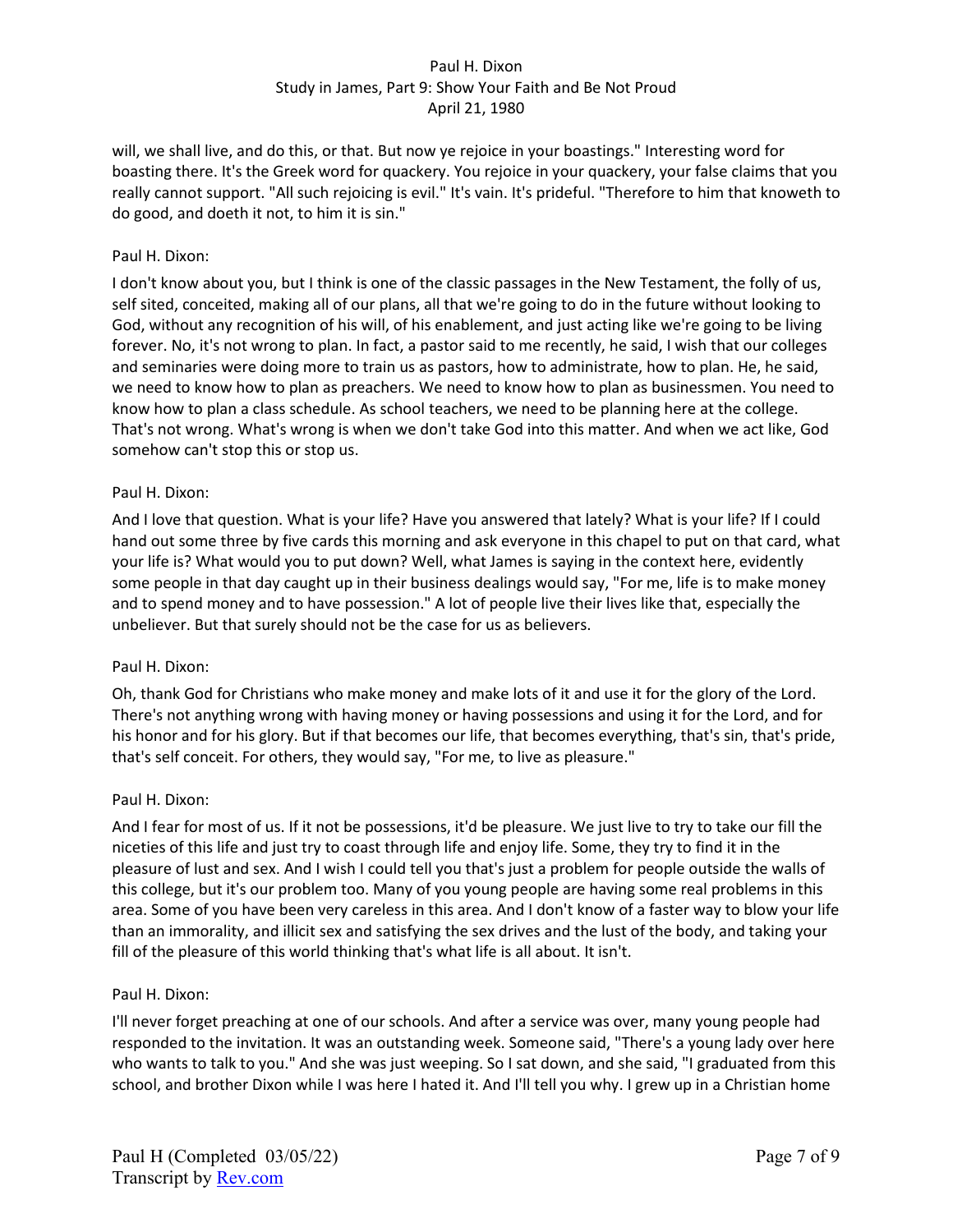where they put restrictions on me. They told me where I could go and where I couldn't go and what I could do and what I couldn't do. And I couldn't wait to get out of the home.

## Paul H. Dixon:

Then I went to this Christian school and wouldn't you believe it? They did the same thing. They told me where I could go and where I couldn't go and what I could do and what I couldn't do. And they had standards. And I didn't like that either. And I couldn't wait to get out and do my own thing. I was missing light. So I got out. And I found me a young man who could show me the ropes. I said, now I'm going to live. And she said, I went the drug route. I went the alcohol route. I went the sex route. You name it. We did it. I did my own thing. I kept thinking now I'm living, and I was miserable."

## Paul H. Dixon:

And then she started crying and she wept and wept. And finally she'd stop. And I kept waiting. I knew there was more, she said, "Brother Dixon, that young man was killed last week in an auto accident. I tried to lead him to Christ. I became so convicted the way I was living. He wouldn't even listen to me. I had no testimony with him. He died in an auto accident, and I'm going to have his baby." And she wept and wept and wept. You know what she found? The way of the transgressor is hard. And the pleasures of this life do not satisfy. And that is not what living is all about. Not the possessions of this world, nor the pleasures of this world, nor the praises of this world. All of its applause, all no.

## Paul H. Dixon:

Paul summed it up for me to live in Jesus Christ, that's life. And we must not wait. We must not dillydally around about it. Don't wait until you finish this school year or until you graduate, make Christ your priority now. Why? Because James says life is just a vapour that appeareth for a little time, and then vanisheth away. You know when I preached to you, I love to go back to my college days. I hope you don't mind me doing that, but God did some many new things for me. I was a new Christian when I went off to college. About everything I ever had given to me was at a Christian college. Just saved a few months before I went off to school. I'm thankful for the church and the pastor before that.

## Paul H. Dixon:

But I got married between my junior and senior year. God gave me one of those great Southern bells, and she's been such a wonderful wife, and Mrs. Dixon and I made a sign, and we put it in my closet. And just two verses of scriptures. Psalm 39:4-5, "Lord, make me to know mine end, and the measure of my days, what it is: that I may know how frail I am."

## Paul H. Dixon:

All that we would get what the Psalmist was saying. What James was saying, the [inaudible 00:32:33] of life. We must do away with all of our a worldly living and our pride and showing our contempt for God and a criticism of others in a conceded life, a self-centered life, and rather live for the Lord with everything we have and all what a great way. I can think of no better way to close this message than the way James closed the chapter, Therefore to him that knoweth to do good, and doeth it not, to him it is sin."

Paul H. Dixon: